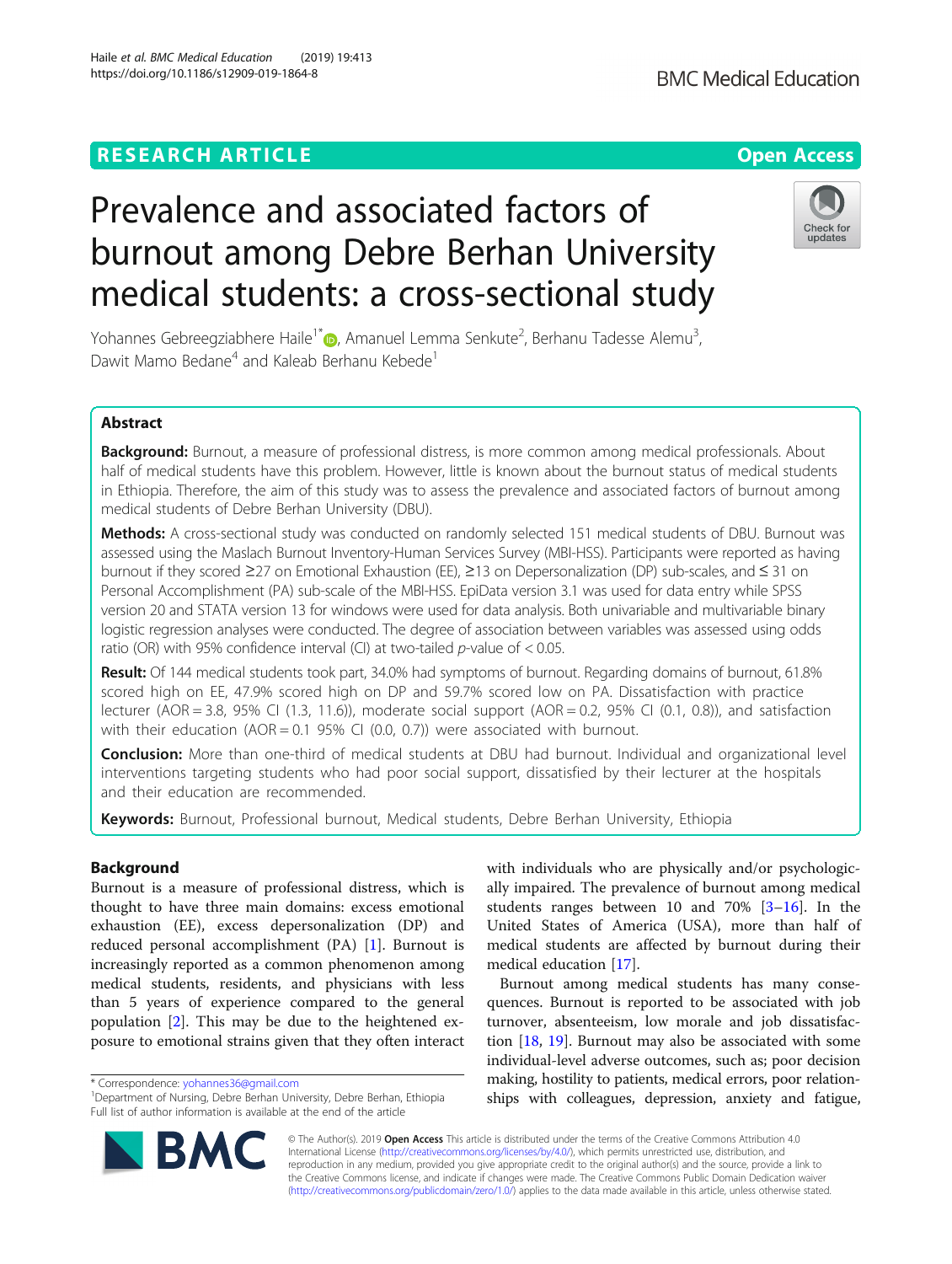Associated factors of burnout among medical student were increased year of education, presence of multiple adverse life events, stress, feelings of having limited control over life, poor peer interactions and support from friends, lower level of physical activity, smoking cigarettes, sex and excessive alcohol drinking [\[3](#page-9-0), [6,](#page-9-0) [7\]](#page-9-0). Other studies found association between burnout and lack of confidence in once clinical skills, feeling uncomfortable with course activities, falling to see coursework as a source of pleasure, falling an examination, considering withdrawal from school and increased age. Moreover, having parents who are doctors, lack of supportive resources, having shortage of off-time, lack of belief in the importance of their work, fear of the consequences of failure, having family responsibilities, having an uncertain future, having a stress, and having increased workload are also reported to be associated with increased burnout level [\[8](#page-9-0)–[10](#page-9-0), [16](#page-9-0)].

In Ethiopia, very few studies were conducted on burnout and none of them were on medical students. These studies focuses on conceptualization of burnout among primary health workers [[24\]](#page-10-0), assessing factors that affect the motivation of health care workers [\[25](#page-10-0)], and burnout status and work-related stress of the health professionals working at hospitals [[26,](#page-10-0) [27](#page-10-0)]. Medical students in Ethiopia are at a high stressful situation because of economic problems, which may lead to burnout. At Debre Berhan University (DBU), most medical students had added family responsibilities in addition to their education that may lead to burnout. In addition, medical students of DBU are recruited after having a bachelor's degree and used to work at least for 2 years, as a result there might be role conflict when they were changed from employee to unemployed students. Those and other factors may increase the burden of burnout among DBU medical students to be higher than previously reported. Therefore, it is worthful to address this gap and manage burnout among medical students. Hence, this study aimed for assessing the prevalence and associated factors of burnout among medical students at DBU.

# Methods

# Study setting and period

This study was conducted among medical students at DBU from April 10 to 15, 2017. DBU is a public university located at Debre Berhan town, which is 130 km north of Addis Ababa, the capital city of Ethiopia. Department of medicine is one of the 33 departments at DBU, during the 2016/2017 academic year 213 medical students were enrolled.

#### Study design and population

An institution-based cross-sectional study was conducted among 151 medical students. The sample size was determined by applying a single proportion formula with the assumption of 50% prevalence of burnout, 5% marginal error, 95% confidence level, and 10% of nonresponse rate. A prevalence of 50% was used to maximize the sample size since there was no previous study in DBU. Sample size correction formula was also applied given that the total number of students at DBU is less than 10,000.

A stratified sapling technique was employed using student's class year as a stratum. First the total sample size (i.e., 151) was proportionally allocated for each stratum, then a systematic sampling method was used to obtain the study participants from each class year. We used the students' attendance sheet, at each class year, as a sampling frame. All medical students at DBU who were available during the data collection period and willing to participate were included, while students who were too ill to complete the questionnaire were excluded.

# Measurement of variables in the study Outcome variable

Burnout status Burnout was the outcome variable. We have used the Maslach Burnout Inventory-Human Service Survey (MBIHSS) questionnaire to assess burnout. It is derived from the Maslach Burnout Inventory (MBI), designed for professionals in the human services. It is also appropriate for respondents working in a diverse array of occupations, including medical students. It contains 22 questions which ask participants to indicate the frequency of various feelings experience. Each question has a six-point response scale (0: "never", 1: "a few times a year or less", 2: "once a month or less", 3: "a few times a month", 4: "once a week", 5: "a few times a week", and 6: "every day"), and is designed to measure the three domains of burnout; i.e., EE, DP, and PA. EE is characterized by feelings of emotional overextension as a result of one's work, DP is characterized by emotional indifference and the dehumanization of the recipients of one's services, and PA is characterized by feelings of occupational stagnation, incompetence, and underachievement. Scores in each of the three subscales were categorized into high, average, or low scores according to cut-offs detailed in the MBI manual [[28,](#page-10-0) [29\]](#page-10-0). High EE is indicated by a score ≥ 27, high DP is indicated by a score  $\geq$  13, and low PA is indicated by a score  $\leq$  31. Participants were identified as having a burnout if they scored high in EE and DP, and low in PA. The MBI-HSS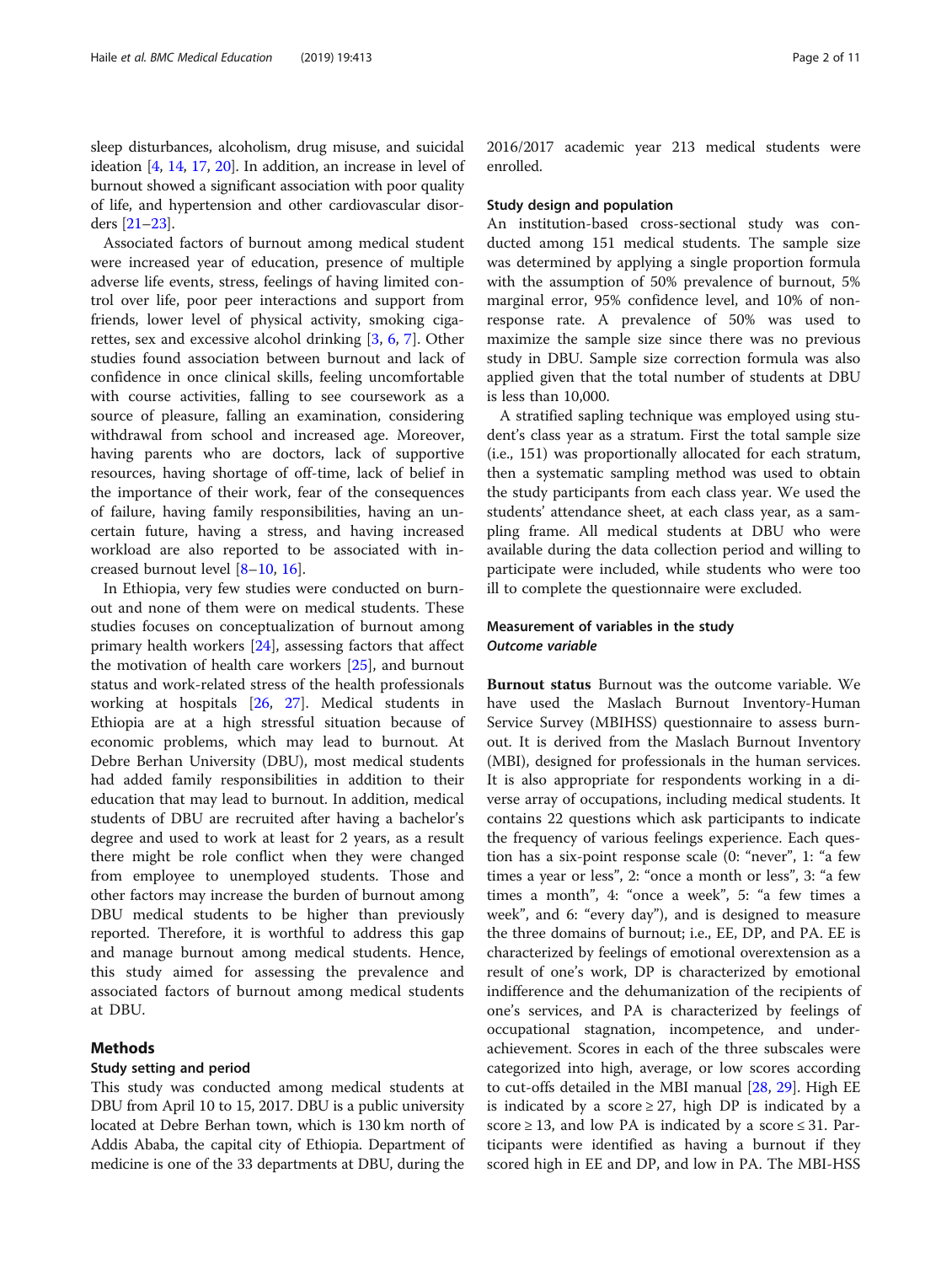is a reliable and valid instrument to assess burnout [[28,](#page-10-0) [29\]](#page-10-0). A previous study has indicated that even when used in another language (Spanish) the instrument produced high sensitivity and specificity, 92.2 and 92.1% respectively [[30\]](#page-10-0).

Exposure variable The exposure variables were selected based on previous studies report  $[3, 6–10, 16]$  $[3, 6–10, 16]$  $[3, 6–10, 16]$  $[3, 6–10, 16]$  $[3, 6–10, 16]$  $[3, 6–10, 16]$  $[3, 6–10, 16]$  $[3, 6–10, 16]$  $[3, 6–10, 16]$ . We categorized exposure variables into socio-demographic and economic information, academic and work-related factors, social support and level of satisfaction in life, personal life experiences, leisure time, and family-related factors, and substance use habit.

Socio-demographic and economic information Sociodemographic and economic information were assessed using a self-structured questionnaire, which had 11 questions concerning the sex, age, field of study, relationship status, ethnicity, religion, and economic status of the students.

Academic and work-related factors Eighteen questions were used to assess academic and work-related factors that might increase the risk of burnout. The items in this section assessed the learning environment, comfort with the teaching-learning process, relationship with seniors, perceived flexibility of the curriculum, and exposure to suffering.

Social support and level of satisfaction in life Social support was measured by the Oslo 3-items social support scale. The score ranges from 3 to 14. Score of 3 to 8 indicate poor support, 9 to 11 indicate moderate support, and 12 to 14 indicate strong support. The Oslo-3 scale has been used in previous studies and confirmed as feasibile and valid tool [[31](#page-10-0)–[33](#page-10-0)]. Level of satisfaction in life was measured based on the worst week of the last month using a question that is rated from very poor to very good.

Personal life experiences, leisure time, and familyrelated factors Nine questions were used to assess personal life experiences, leisure time, and family-related factors. Questions included were uncertainty about the future, family responsibilities, and perceived adequacy of the amount of off-time and satisfaction with the study and clinical skill.

Substance use habit Nine questions were used to assess the frequency of use of commonly available substances around Debre Behan, such as cigarettes, alcohol, and khat (i.e., an amphetamine-like substance common in Ethiopia).

# Data collection procedure

After obtaining informed consent, the data were collected using self-administered questionnaire in English language. Trained students and supervisors who have previous experience of facilitating data collection. Confidentiality was ensured for all the study participants throughout the data collection process. The respondents were encouraged to respond to all items in the questionnaire as completely as possible.

#### Data analysis

Double data entry using EpiData version 3.1 for Windows was performed after checking for completeness and inconsistencies. Afterwards, the data were analyzed using SPSS version 23 and Stata Version 13 software packages for Windows. A comma-delimited file (\*.csv) file of cleaned raw data was available and supplemented as an additional file [1.](#page-9-0) The data were summarized using mean, standard deviation (SD), or percentage and the results were presented using tables and figures. While the instrument used in this study has previously been proven reliable and valid, we also conducted a reliability analysis for our scale. Associations between dependent and independent variables were tested using the odds ratio (OR) with 95% confidence interval (CI) in the univariable and multivariable binary logistic regression analysis. Variables with a *p*-value of  $\leq 0.05$  in the univariable model were included in the multivariable model. All variables with a  $p$ -value of  $< 0.05$  in the multivariable model were considered as statistically significant.

# Results

#### Socio-demographic and economic information

Of the 151 medical students invited, 95.3% ( $n = 144$ ) students participated. The most common reason of nonparticipation was shortage of time.

As illustrated in the Table [1,](#page-3-0) 85.4%  $(n = 123)$  were male,  $68.1\%$  ( $n = 98$ ) were from Amhara Ethnic background, 63.2% ( $n = 91$ ) were single, and 27.1% ( $n = 39$ ) were fourth year, students. In addition, 78.5% ( $n = 113$ ) of the participants perceived that their income was not enough.

The mean age of the participants was 30 years, (standard deviation (SD))  $\pm$  3 years). The mean Grade Point Average (GPA) of the study participants was 2.93 points,  $(SD \pm 0.41)$  out of four points. Likewise, the mean monthly income of the participants was  $1903$ , (SD  $\pm$  1251) Ethiopian Birr (ETB),  $(1 \text{ USD} = 22.607 \text{ ETB}$ , during the data collection period) (Table [2\)](#page-3-0).

### Academic and work-related factors

Most of the participants were not satisfied with the learning environment (83.3%) or the teaching-learning process (90.3%). Eighty-six percent  $(n = 86)$  of the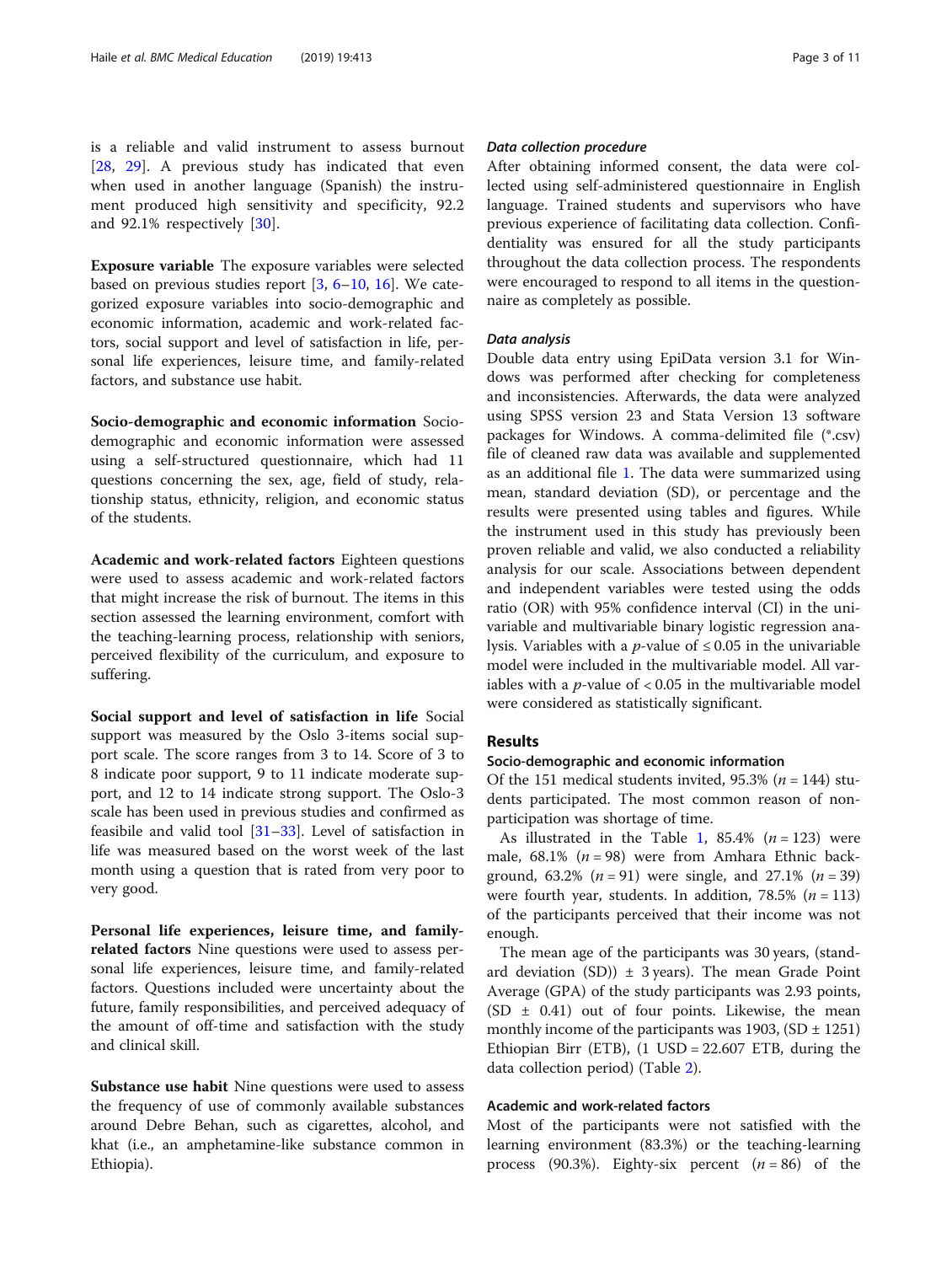| Variable             | Response           | Frequency<br>$(n = 144)$ | Percentage (%) |
|----------------------|--------------------|--------------------------|----------------|
| Sex                  | Male               | 123                      | 85.4           |
|                      | Female             | 21                       | 14.6           |
| Marital status       | Single             | 91                       | 63.2           |
|                      | In relationship    | 23                       | 16.0           |
|                      | Married            | 30                       | 20.8           |
| Year of study        | 1st Year           | 17                       | 11.8           |
|                      | 2nd Year           | 28                       | 19.4           |
|                      | 3rd Year           | 28                       | 19.4           |
|                      | 4th Year           | 39                       | 27.1           |
|                      | 5th Year           | 32                       | 22.2           |
| Ethnicity            | Amhara             | 98                       | 68.1           |
|                      | Oromo              | 25                       | 17.4           |
|                      | Tigray             | 8                        | 5.6            |
|                      | Other <sup>a</sup> | 13                       | 9.0            |
| Religion             | Orthodox           | 121                      | 84.0           |
|                      | Muslim             | 11                       | 7.6            |
|                      | Protestant         | 12                       | 8.3            |
| Perception of having | Yes                | 31                       | 21.5           |
| enough income        | No                 | 113                      | 78.5           |

<span id="page-3-0"></span>

| Table 1 Sociodemographic and Economic Information of the |  |  |
|----------------------------------------------------------|--|--|
| Study Participants                                       |  |  |

<sup>a</sup>Gurage, Wolayta, Kambata, Argoba and Agew

participants respond that the distance between the University and the Hospital had an impact on their clerkship program. Majority of the study participants were also not satisfied with the class (79.9%) and practical lecturers, (72.9%). In addition, nearly all (98.6%) of the study participants had study overload,  $38.2\%$  ( $n = 55$ ) of them complained about administrative problems, and only 15.3%  $(n = 11)$  were comfortable during night duties, most of the time.

Regarding the academic environment,  $66.7\%$  ( $n = 96$ ) of the study participants were bothered by the education system, 81.3% ( $n = 117$ ) had academic pressure, and 55.6% ( $n = 80$ ) had fair relationships with the seniors. Additionally, majority of the participant believed that the curriculum of medical school at DBU is inflexible (84.0%) and lacks enough off-time (77.8%) (Table [3\)](#page-4-0).

Table 2 Summary Statistics of Continuous Variables from Sociodemographic and Economic Characteristics of the Study Participants

| Variable             | Mean    | SD      | Minimum | Maximum |
|----------------------|---------|---------|---------|---------|
| Age (years)          | 29.51   | 284     | 24      | 38      |
| GPA (points)         | 2.93    | 041     | 2.00    | 3.95    |
| Monthly income (ETB) | 1902.65 | 1251.22 | 100     | 5000    |

# Social support and level of satisfaction in life

This study demonstrated that 40.3% ( $n = 58$ ) of the study participants had strong social support. In the past month, nearly half (52.1%) of students had also good level life of satisfaction (Fig. [1](#page-5-0) and Table [4](#page-6-0)).

# Personal life experiences, leisure time and family-related factors

About two-third  $(n = 93)$  of the study participants had fair level of satisfaction with their education, 88.9% ( $n =$ 128) had no enough off-time for entertainment, and 63.9%  $(n = 92)$  afraid of failure. About two-thirds of (73.0%) the study participants had confidence in clinical skill, 77.1% ( $n = 111$ ) had help from families, and 36.1%  $(n = 52)$  had added family responsibilities. Moreover, 35.4% ( $n = 51$ ) of the study participants never perform regular exercise (Table [5\)](#page-6-0).

# Substance use habit

Concerning substance use habit,  $27.8\%$  ( $n = 40$ ),  $26.4\%$  $(n = 38)$ , and 5.6%  $(n = 8)$  of the study participants used alcohol, khat and cigarettes, respectively. The study also showed that 25.4% ( $n = 37$ ) of the study participants used coffee, tea, or shisha (Table [6\)](#page-6-0).

# Reliability of MBIHSS

The internal consistency of the instrument was very high:  $\alpha$  = 0.90 for EE subscale,  $\alpha$  = 0.86 for DP subscale and  $\alpha$  = 0.90 for PA subscale. In any of the sub-scales, the α for correlated item-total correlation was not less than 0.4 and removing items does not significantly improve the overall internal consistency. In addition, twoway mixed-effects model and average consistency measure were used to measure the intra-class correlation of items. In all sub-scales, the intra-class correlation were significant with an intra-class correlation of 0.90 (95%  $CI = 0.88, 0.92$  for EE sub-scale, 0.86 (95%  $CI = 0.82$ , 0.89) for DP sub-scale, and 0.90 (95% CI = 0.88, 0.93) for PA subscale.

# Prevalence of burnout

Based on MBI-HSS definition,  $34.0\%$   $(n = 49)$  of the study participants was found to have symptoms of burnout. The burnout prevalence incrementally increased with each additional year of school until 4th year and then starts to decline. Pertaining to sub-scales of MBI-HSS, 61.8% ( $n = 89$ ) of the study participants scored high on EE sub-scale,  $47.9\%$  ( $n = 69$ ) of the study participants scored high DP sub-scales, and 59.7% ( $n =$ 86) of the study participants scored low on PA subscale (Figs.  $2$ ,  $3$  and  $4$ ).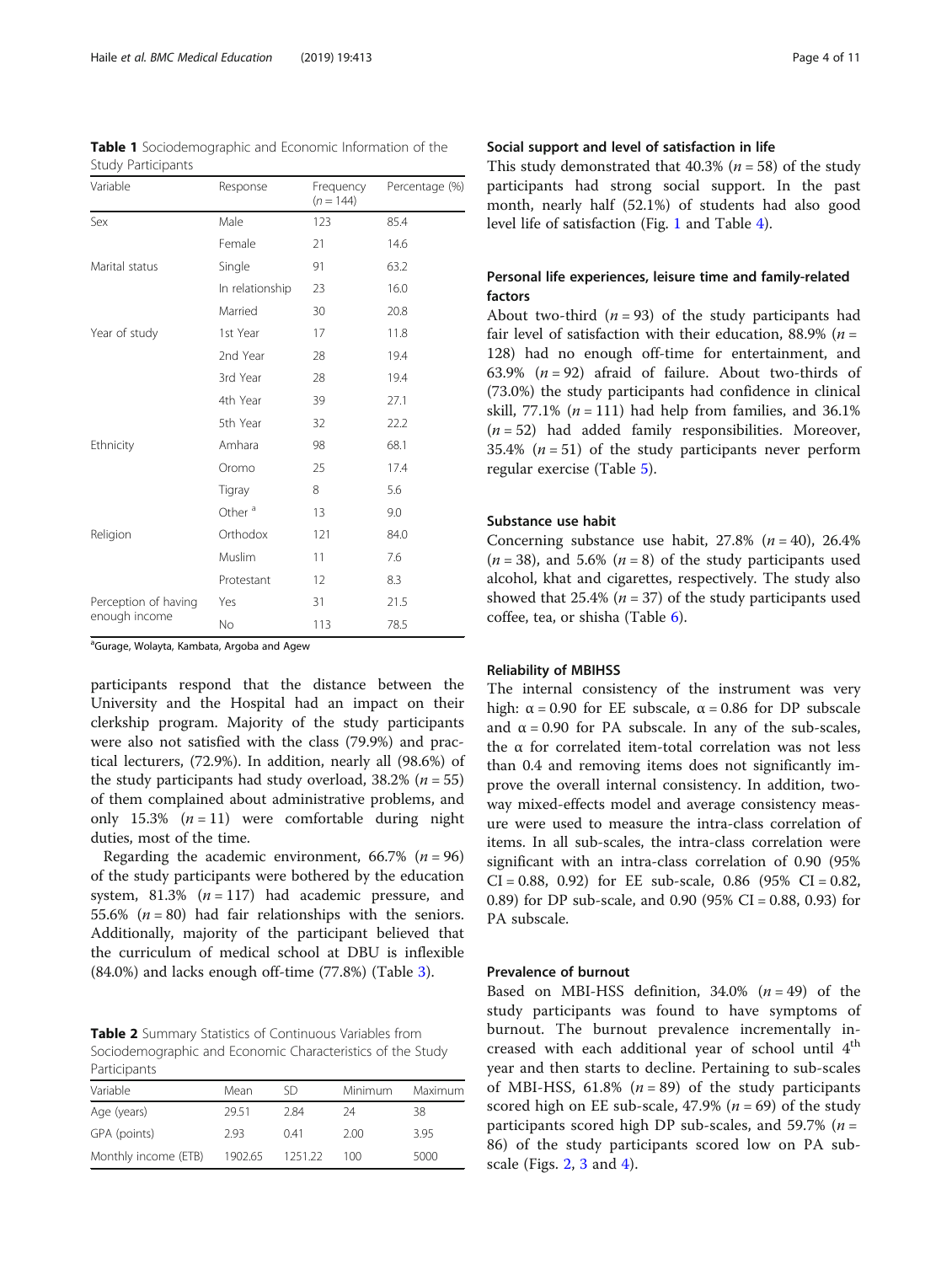# <span id="page-4-0"></span>Table 3 Academic and Work-related Factors of the Study Participants

| Variable                                             |                                                                                 | Response           | Frequency ( $n = 144$ ) | Percentage (%) |
|------------------------------------------------------|---------------------------------------------------------------------------------|--------------------|-------------------------|----------------|
| Being comfortable with the learning environment      |                                                                                 | Yes                | 24                      | 16.7           |
|                                                      |                                                                                 | No                 | 120                     | 83.3           |
| Being comfortable with the teaching-learning process |                                                                                 | Yes                | 14                      | 9.7            |
|                                                      |                                                                                 | No                 | 130                     | 90.3           |
|                                                      | Impact of the distance between university and hospital on the clerkship program | Yes                | 86                      | 86.0           |
|                                                      |                                                                                 | No                 | 14                      | 14.0           |
| Satisfied with practices lecturers                   |                                                                                 | Yes                | 39                      | 27.1           |
|                                                      |                                                                                 | No                 | 105                     | 72.9           |
| Satisfied with class lecturers                       |                                                                                 | Yes                | 29                      | 20.1           |
|                                                      |                                                                                 | No                 | 115                     | 79.9           |
| Administrative problems                              |                                                                                 | Yes <sup>a</sup>   | 55                      | 38.2           |
|                                                      |                                                                                 | No                 | 89                      | 61.8           |
| Bothered by the educational system                   |                                                                                 | Yes                | 96                      | 66.7           |
|                                                      |                                                                                 | No                 | 48                      | 33.3           |
| Study overload                                       |                                                                                 | Yes                | 142                     | 98.6           |
|                                                      |                                                                                 | No                 | 2                       | 1.4            |
| Academic pressure                                    |                                                                                 | Yes                | 117                     | 81.3           |
|                                                      |                                                                                 | No                 | 27                      | 18.8           |
| Spending most of the time in the Hospital            |                                                                                 | Yes                | 68                      | 68.0           |
|                                                      |                                                                                 | No                 | 32                      | 32.0           |
| Exposure to human suffering                          |                                                                                 | Yes                | 67                      | 67.0           |
|                                                      |                                                                                 | No                 | 33                      | 33.0           |
| Student-senior relationship                          |                                                                                 | Bad                | 12                      | 8.3            |
|                                                      |                                                                                 | Fair               | 80                      | 55.6           |
|                                                      |                                                                                 | Good               | 52                      | 36.1           |
| The rigidness of the curriculum                      |                                                                                 | very tight         | 121                     | 84.0           |
|                                                      |                                                                                 | Fairly enough time | 20                      | 13.9           |
|                                                      |                                                                                 | Enough time        | 3                       | 2.1            |
| Rotation in hospital wards is stressful              |                                                                                 | Yes                | 57                      | 57.0           |
|                                                      |                                                                                 | No                 | 43                      | 43.0           |
| Stressful unit in Hospital                           | Emergency                                                                       | Yes                | 46                      | 46.0           |
|                                                      |                                                                                 | No                 | 54                      | 54.0           |
|                                                      | Obs. and Gyn.                                                                   | Yes                | 27                      | 27.0           |
|                                                      |                                                                                 | $\rm No$           | 73                      | 73.0           |
|                                                      | Internal medicine                                                               | Yes                | 39                      | 39.0           |
|                                                      |                                                                                 | No                 | 61                      | 61.0           |
|                                                      | Paediatrics                                                                     | Yes                | 15                      | 15.0           |
|                                                      |                                                                                 | No                 | 85                      | 85.0           |
|                                                      | Surgery                                                                         | Yes                | 38                      | 38.0           |
|                                                      |                                                                                 | No                 | 62                      | 62.0           |
| Comfortable with night duties                        |                                                                                 | not at all         | 30                      | 41.7           |
|                                                      |                                                                                 | sometimes          | 31                      | 43.1           |
|                                                      |                                                                                 | most of the time   | 11                      | 15.3           |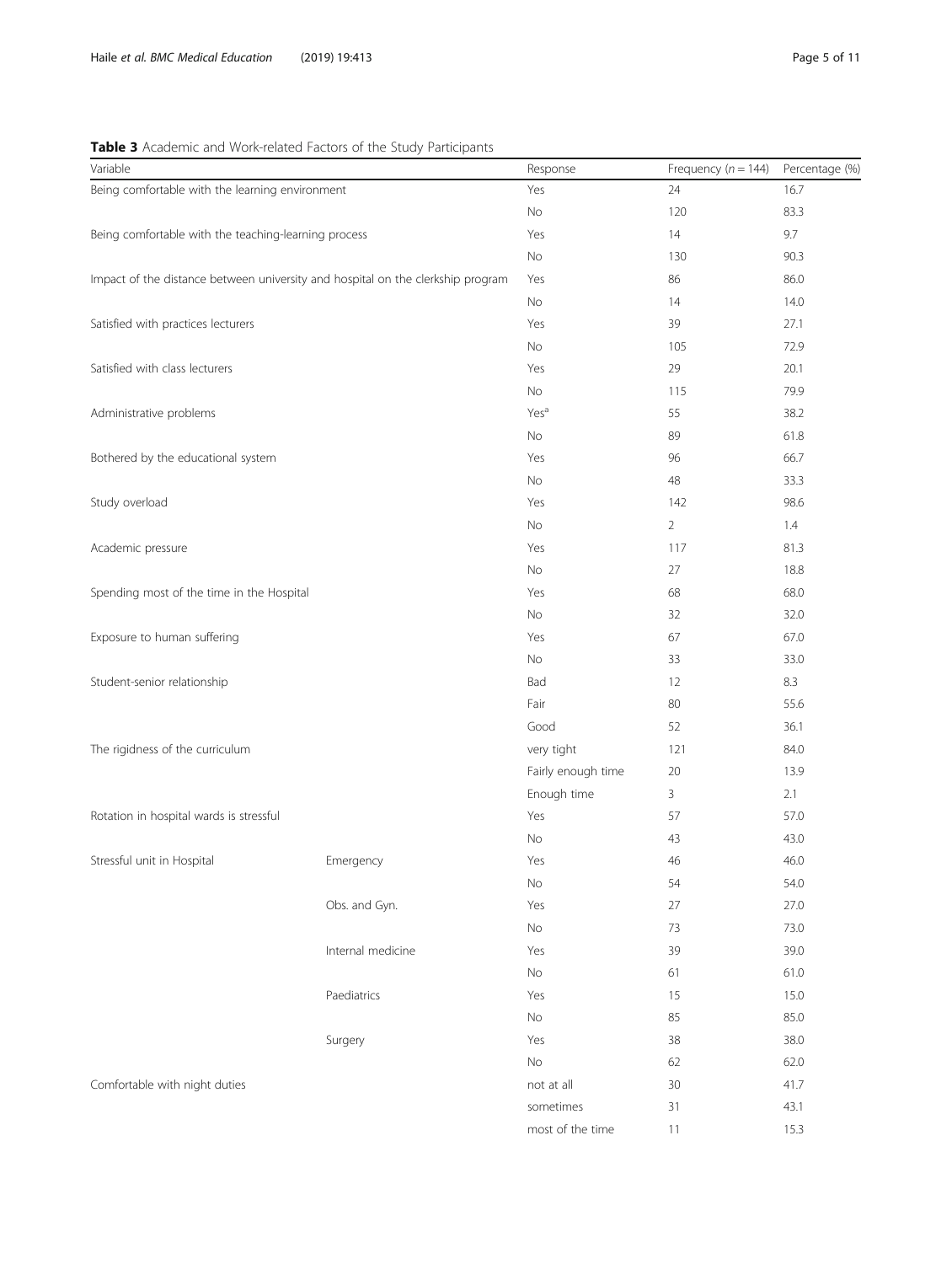<span id="page-5-0"></span>Table 3 Academic and Work-related Factors of the Study Participants (Continued)

| Variable                          | Response                    | Frequency ( $n = 144$ ) Percentage (%) |      |
|-----------------------------------|-----------------------------|----------------------------------------|------|
| Courses and their time allocation | no enough                   |                                        | 77.8 |
|                                   | enough time                 | 28                                     | 19.4 |
|                                   | excess allocation of time 4 |                                        | 2.8  |

<sup>a</sup>lack of senior lecturer in some courses, lack of exam schedule, delay in problem-solving, poor coordination, transportation problem and poor attention given for their questions

# Factors associated with burnout

Female sex, being a  $2<sup>nd</sup>$  year student, dissatisfaction with practical lecturers, not reporting administrative problem, perceiving paediatrics and emergency department as a stressful unit, being not comfortable with night duties, poor social support, very good overall life satisfaction, poor level of satisfaction on education, and not performing regular physical exercise were significantly associated with burnout in univariable model at  $p$ -value of < 0.05. However, perceiving paediatrics department as a stress full unit, being not comfortable with night duties, overall life satisfaction, and not performing regular physical exercise were removed from the multivariable model given that the observation per subgroup was less than five individuals.

All variables with a *p*-value of  $\leq 0.05$  in univariable model and with more than five observations per subgroup were included in the multivariable model. After controlling for the effects of potential confounding variables, dissatisfaction with practice lecturers, poor social support, and poor satisfaction on the education were significantly associated with burnout.

Students who were not satisfied by their practical lecturers were almost four times more likely to develop burnout than those who were satisfied (Adjusted Odds



Ratio  $(AOR) = 3.8$ ; 95% CI  $(1.3-11.6)$ ). On the other hand, students who had moderate social support were 80% less likely to develop burnout than their counter parts  $(AOR = 0.2; 95\% \text{ CI } (0.1-0.8))$ . Additionally, students who had good levels of satisfaction on their education were 90% less likely to suffer from burnout than those who had poor satisfaction on their education  $(AOR = 0.1; 95\% \text{ CI } (0.0, 0.7))$  $(AOR = 0.1; 95\% \text{ CI } (0.0, 0.7))$  $(AOR = 0.1; 95\% \text{ CI } (0.0, 0.7))$  (Table 7).

# **Discussion**

This study aimed to determine the prevalence of burnout and to identify factors associated with burnout among medical students at DBU. The study demonstrated that 34.0% of medical students at DBU had symptoms of burnout. Burnout was significantly associated with reporting being less than satisfied by practice lecturers, having poor social support, and being less than satisfied by the education system.

Our finding on the prevalence of burnout is similar with the results reported in Jimma referral hospital health professional, Ethiopia (36.7%) [[26\]](#page-10-0) and Pakistan medical students  $(30.6%)$  [\[10\]](#page-9-0). On the other hand, our finding was lower than the prevalence report among medical students in the US, India, Malaysia, and Saudi Arabia,  $(45 \text{ to } 70\%)$   $[3-5, 11-13]$  $[3-5, 11-13]$  $[3-5, 11-13]$  $[3-5, 11-13]$  $[3-5, 11-13]$  $[3-5, 11-13]$  $[3-5, 11-13]$  $[3-5, 11-13]$ , while higher than the report of less than 27% in United Kingdom (University of Saint Andrews, and University of Manchester), and Brazil (Fortaleza medical school and Universidad Federal de Sergipe) [[7](#page-9-0)–[9](#page-9-0)]. Some of the possible reasons for these differences might be due to the difference in culture, socioeconomic status, and study population. Some of the studies only included third- and fourth-year medical students while our study included students from the first year to graduate class students. Additionally, the different in burnout assessment tool and sample size may contributed to this discrepancy. Besides medical students of DBU came from being employed to an unemployed student which may contribute to the difference in the prevalence of the burnout status.

In agreement with previous studies [[3,](#page-9-0) [6,](#page-9-0) [8](#page-9-0), [10](#page-9-0)], we found that dissatisfaction by practical lecturers, moderate social support, and satisfaction on their education significantly associated with burnout. In this study, burnout was not significantly associated with gender, years of education, stress, little control over life, lower level of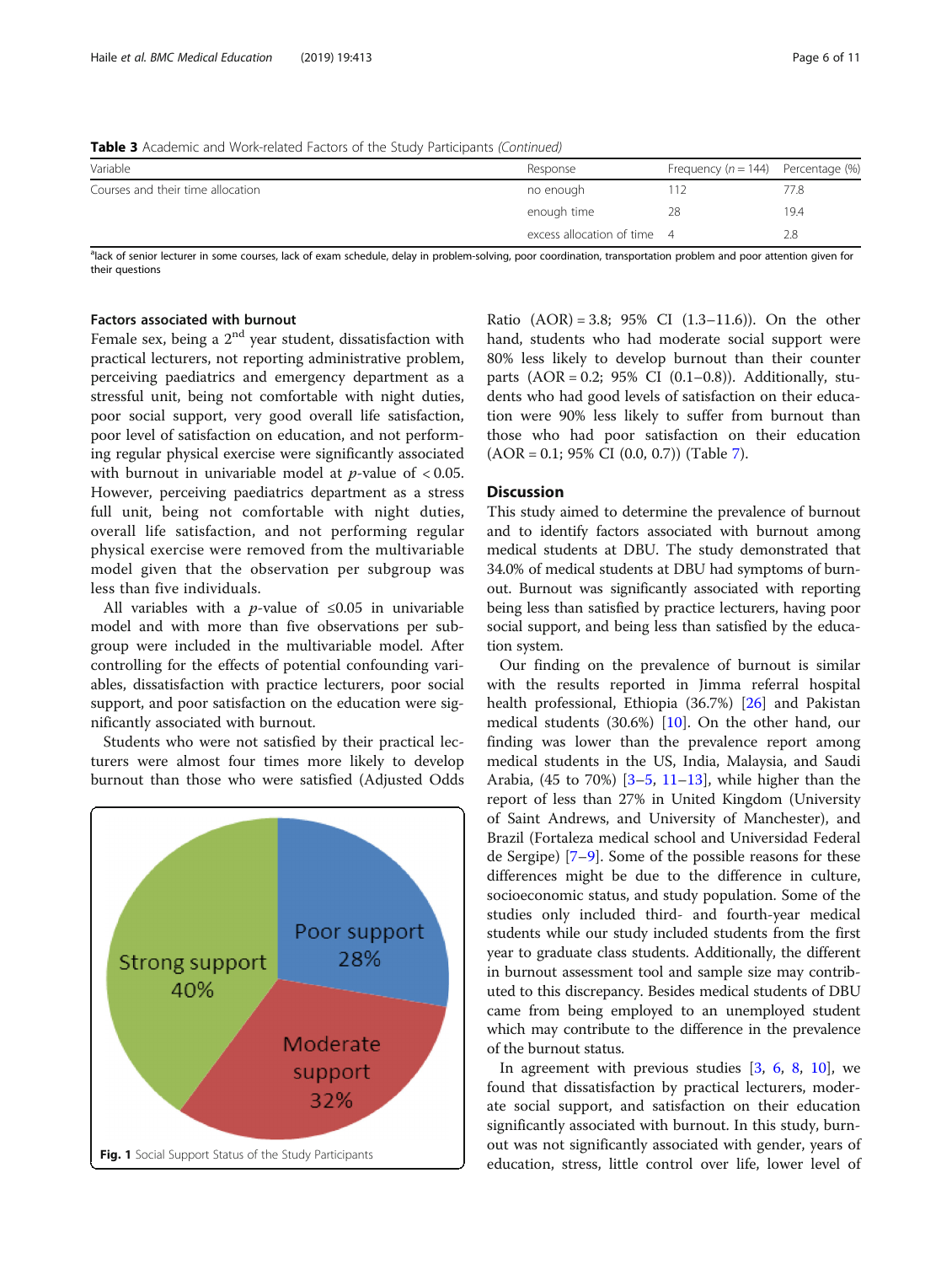<span id="page-6-0"></span>Table 4 Description of Level of Overall Satisfaction of the Study Participants

| Variable                         | Response  | Frequency<br>$(n = 144)$ | Percentage (%) |
|----------------------------------|-----------|--------------------------|----------------|
| Overall level of<br>satisfaction | Very good | 14                       | 9.7            |
|                                  | Good      | 75                       | 52.1           |
|                                  | Fair      | 47                       | 32.6           |
|                                  | Poor      | 8                        | 5.6            |

physical activity, cigarette smoking, excessive alcohol drinking, lack of confidence in clinical skills, age, shortage of off-time, fear of the consequences of failure, family responsibilities, uncertain future, and increased workload. However, other studies [[3,](#page-9-0) [6](#page-9-0)–[10](#page-9-0), [16](#page-9-0)] found significant association between these factors and burnout. This variation may be due to difference in study population, sample size, culture and socioeconomic status. Most of the students in our study were male and between the age of 24 and 38 years. The small sample size of our study might not allow us to explore the factors associated with burnout.

In this study, there are several areas showing dissatisfaction with the course, which might explain why burnout is more prevalent among medical students of DBU.

Table 5 Personal, Leisure Time, and Family-Related Factors Among the Study Participants

| Variable                        | Response            | Frequency<br>$(n = 144)$ | Percentage<br>(% ) |
|---------------------------------|---------------------|--------------------------|--------------------|
| Perceived level of satisfaction | Poor                | 20                       | 13.9               |
| with Education                  | Fair                | 93                       | 64.6               |
|                                 | Good                | 31                       | 21.5               |
| Confidence in clinical skill    | Yes                 | 73                       | 73.0               |
|                                 | N <sub>o</sub>      | 27                       | 27.0               |
| Fear of failure                 | Yes                 | 92                       | 63.9               |
|                                 | N <sub>o</sub>      | 52                       | 36.1               |
| Worried about future            | Yes                 | 70                       | 48.6               |
|                                 | N <sub>o</sub>      | 74                       | 51.4               |
| Enough off-time for             | Yes                 | 16                       | 11.1               |
| entertainment                   | N <sub>o</sub>      | 128                      | 88.9               |
| Doctor family member            | Yes                 | 11                       | 7.6                |
|                                 | N <sub>o</sub>      | 133                      | 92.4               |
| Additional family               | Yes                 | 52                       | 36.1               |
| responsibilities                | N <sub>o</sub>      | 92                       | 63.9               |
| Help from families              | Yes                 | 111                      | 77.1               |
|                                 | N <sub>o</sub>      | 33                       | 22.9               |
| Practices regular exercise      | Never               | 51                       | 35.4               |
|                                 | Occasionally        | 90                       | 62.5               |
|                                 | Almost every<br>day | 3                        | 2.1                |

Participants Variable Response Frequency ( $n = 144$ ) Percentage (%) Smoking Cigarette Yes 8 5.6 No 136 94.4

Table 6 Description of Substance Use Habit of the Study

| Smoking Cigarette                       | <b>Yes</b> | x   | 5.6  |
|-----------------------------------------|------------|-----|------|
|                                         | No         | 136 | 94.4 |
| Chewing Khat                            | Yes        | 38  | 26.4 |
|                                         | No         | 106 | 73.6 |
| Drinking Alcohol                        | Yes        | 40  | 27.8 |
|                                         | <b>No</b>  | 104 | 72.2 |
| Use of other substance Yes <sup>a</sup> |            | 37  | 25.8 |
|                                         | Νo         | 106 | 74.2 |

<sup>a</sup>Coffee, Tea, and Shisha

Theoretically, burnout is defined as a measure of professional distress with three main domains: excess EE, excess DP, and reduced PA [[1](#page-9-0)], all this three domains might be directly or indirectly related to satisfaction. It is found in this study that dissatisfaction with the course in medical students at DBU is the main reason for the higher prevalence of burnout at this population. The findings here may be generalizable to other areas in the world, and dissatisfaction with the course may explain why burnout is more prevalent among medical student in general.

We measured burnout using a standard tool with demonstrated reliability and validity. To our knowledge, this is the first study that assessed burnout among all class years of medical students in Ethiopia. Our findings may be generalizable to other low- and middle-income countries. Despite these strengths, this study has the following limitations. First, we noticed instability in the the multivariable model that may be related to the sample size. To optimize the model, we removed variables with a small observations from the multivariable model. Second, the cross-sectional nature of the study does not allow attribution of causality inference. Finally, the tool was not validated in our study population although we revealed excellent reliability, future validation might be required.

The results of this study would have implications for developing an intervention strategy to promote the mental health of future doctors and to maximize the benefit of medical doctors on the health care system. Additionally, this study may provide a platform to develop evidencebased interventions for students experiencing burnout. Moreover, this study will serve as a baseline for government agencies (such as Ministry of Health), non-governmental organizations, policymakers, and health planners for future planning and interventions of appropriate strategies. Finally, the findings may be helpful for medical schools to help improve their students mental health.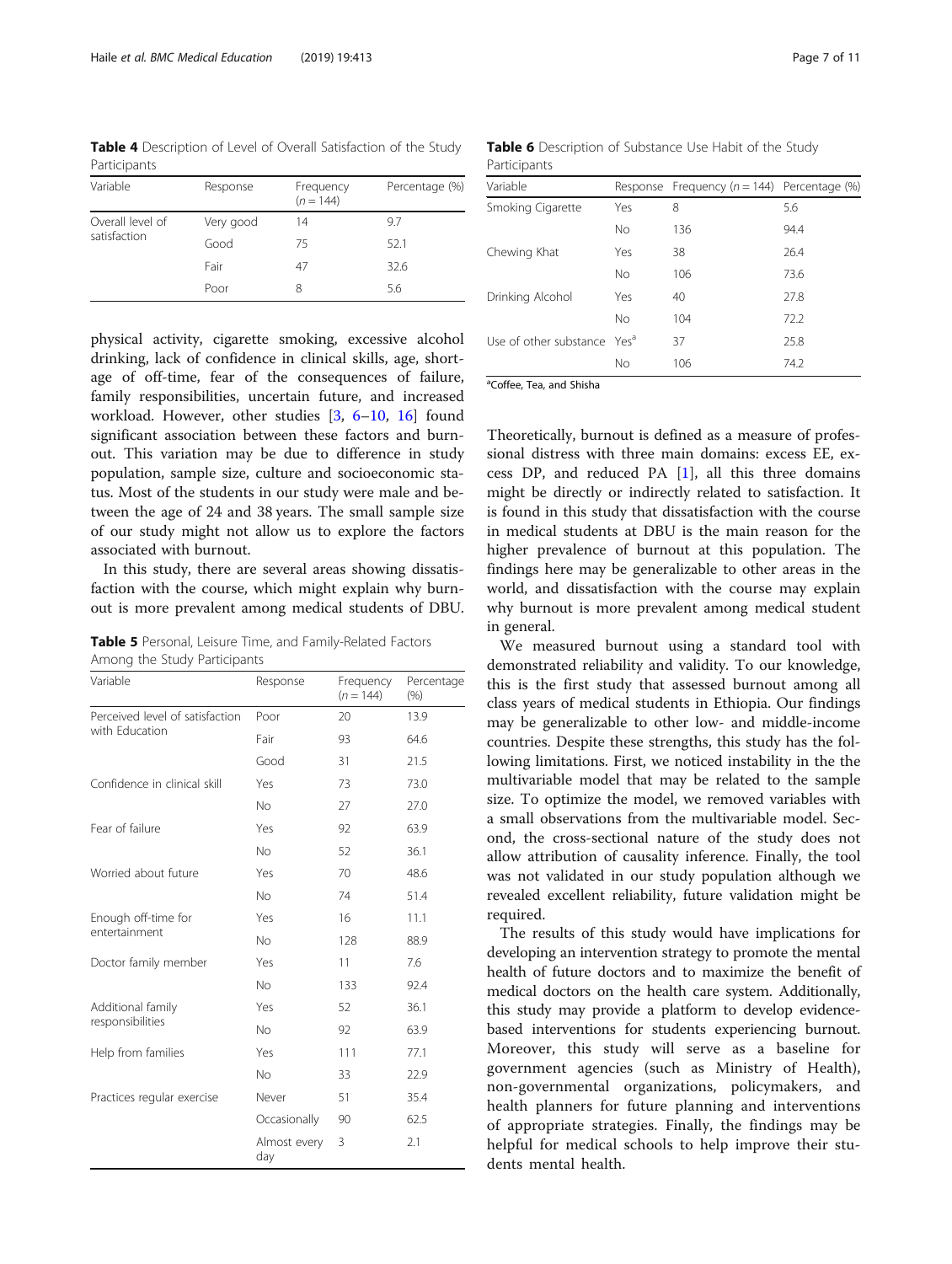<span id="page-7-0"></span>

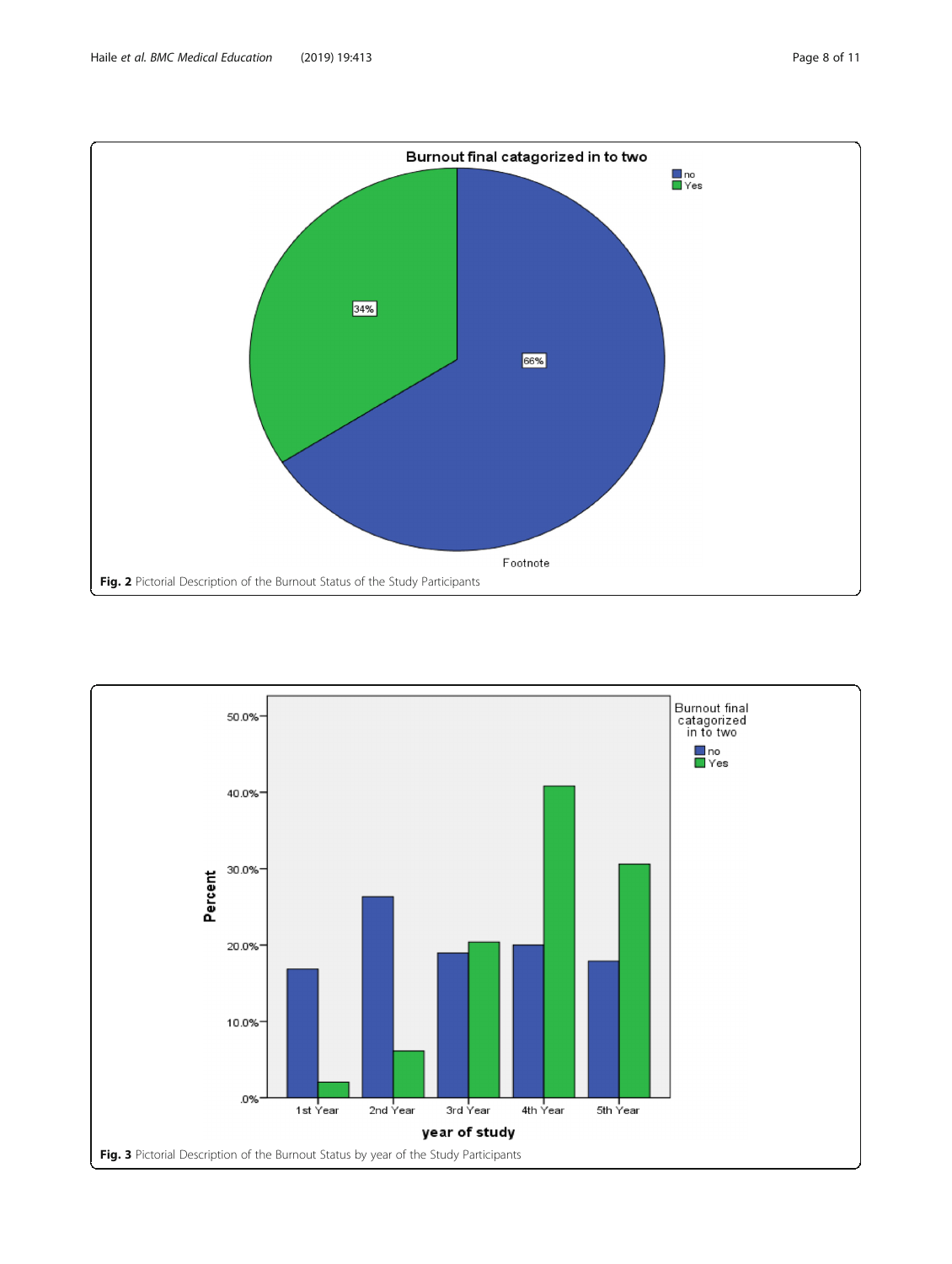<span id="page-8-0"></span>

# Conclusions

In summary, this study reported a high prevalence of burnout among medical students of DBU, Ethiopia. Dissatisfaction with the course found to be the strong predictor of burnout. The college of medicine, Debre Berhan referral hospital, and the student clinic of DBU should undertake integrated interventions to tackle the effects of burnout on students' academic performance. The high prevalence of burnout also suggests that immediate preventive, curative, and promotive measures to be implemented. It is believed that a significant proportion of students with burnout may be also at risk of getting depression or other mental health problems including suicide. Therefore, addressing both the mental and social

Table 7 Univariable and Multivariable Level Binary Logistic Regressions Analysis of Selected Variables with Burnout Status

| Variable                           | Response    | Burnout   |           | <b>COR</b><br>(95% CI) | $p$ -value | <b>AOR</b>         | $p$ -value |
|------------------------------------|-------------|-----------|-----------|------------------------|------------|--------------------|------------|
|                                    |             | Non-cases | cases     |                        |            | (95% CI)           |            |
| Sex                                | Male        | 86 (69.9) | 37 (30.1) | $\mathsf{R}$           |            | R                  |            |
|                                    | Female      | 9(42.7)   | 12(57.1)  | 3.1(1.2, 8.0)          | 0.019      | 2.4(0.6, 9.9)      | 0.215      |
| Age                                | $\leq 28$   | 43 (70.5) | 18 (29.5) | $\mathsf R$            |            | R                  |            |
|                                    | $(28 - 31)$ | 24(57.1)  | 18 (42.7) | 1.8(0.8, 4.1)          | 0.165      | 0.5(0.1, 1.6)      | 0.220      |
|                                    | $\geq$ 31   | 28 (68.3) | 13(31.7)  | $1.1$ (0.5, 2.6)       | 0.813      | $0.4$ $(0.1, 1.4)$ | 0.139      |
| Satisfied with practices lecturers | Yes         | 31 (79.5) | 8(20.5)   | $\mathsf{R}$           |            | R.                 |            |
|                                    | No          | 64 (61.0) | 41 (39.0) | 2.5(1.0, 5.9)          | 0.041      | 3.8(1.3, 11.6)     | $0.018*$   |
| Administrative problems            | Yes*        | 42 (76.4) | 13(23.6)  | 0.5(0.2, 1.0)          | 0.041      | $0.6$ $(0.2, 1.6)$ | 0.282      |
|                                    | No          | 53 (59.6) | 36(40.4)  | $\mathsf{R}$           |            | R                  |            |
| Emergency department               | Yes         | 20 (43.5) | 26(56.5)  | 2.4(1.1, 5.4)          | 0.034      | $2.6$ (1.0, 6.8)   | 0.060      |
| as stressful unit                  | <b>No</b>   | 35 (64.8) | 19 (35.2) | $\mathsf R$            |            | R                  |            |
| Social support                     | Poor        | 18 (45.0) | 22(55.0)  | R                      |            | R                  |            |
|                                    | Moderate    | 38 (82.6) | 8(17.4)   | 0.17(0.1, 0.5)         | < 0.0001   | $0.2$ $(0.1, 0.8)$ | $0.019*$   |
|                                    | Strong      | 39 (67.2) | 19 (32.8) | $0.4$ $(0.2, 0.9)$     | 0.030      | $0.8$ $(0.2, 2.6)$ | 0.692      |
| Satisfaction on Education          | Poor        | 9(45.0)   | 11(55.0)  | $\mathsf R$            |            | R                  |            |
|                                    | Fair        | 61(65.6)  | 32 (34.4) | $0.4$ $(0.2, 1.1)$     | 0.091      | $0.7$ $(0.2, 2.4)$ | 0.551      |
|                                    | Good        | 25 (80.6) | 6(19.4)   | $0.2$ (0.1, 0.7)       | 0.011      | $0.1$ $(0.0, 0.7)$ | $0.019*$   |

\* is for P-value less than 0.05 on the multivariable level analysis, and R is for the Reference category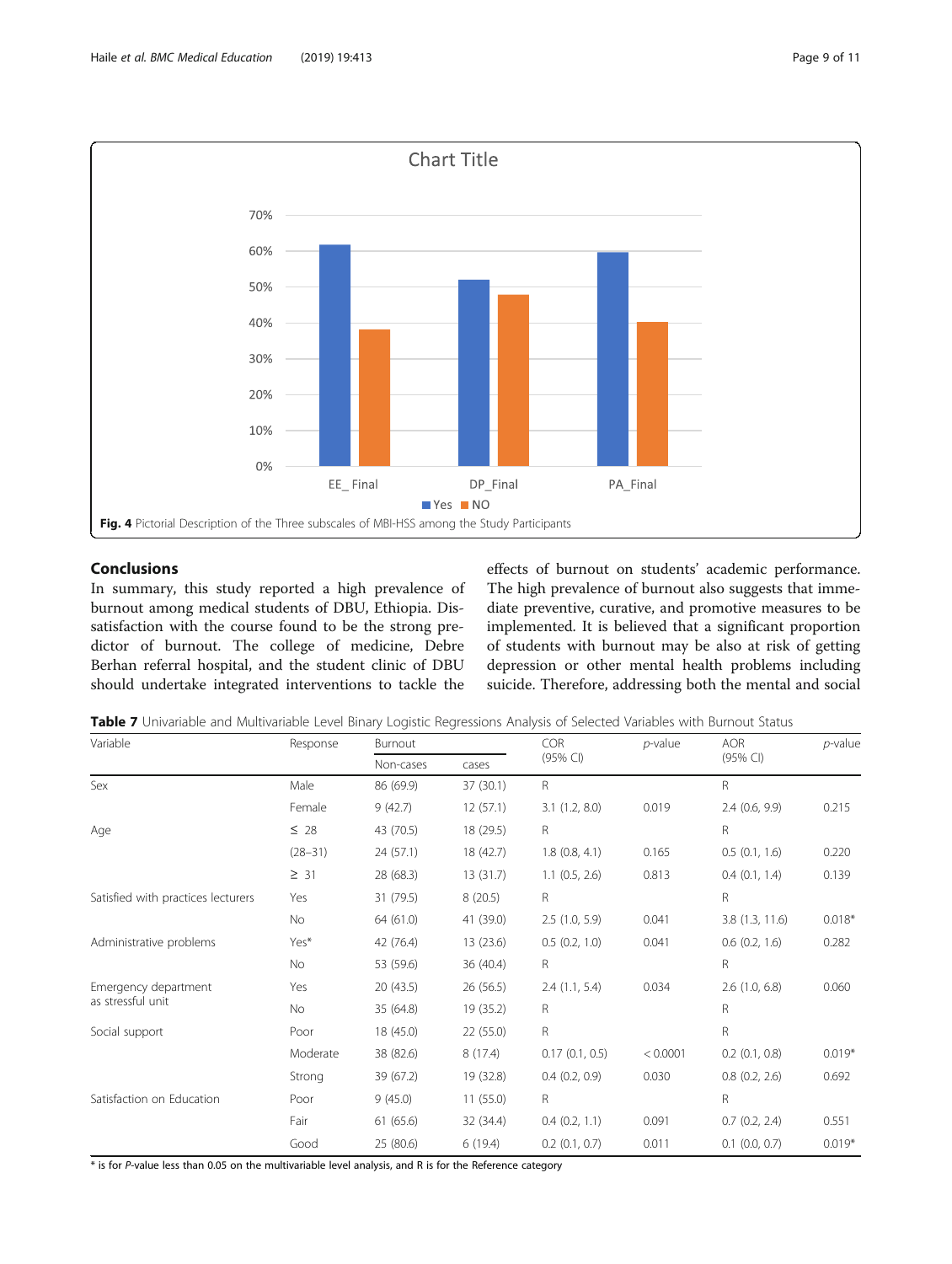<span id="page-9-0"></span>well-being of future doctors needs to be a priority for the medical school administration. Furthermore, further research is recommended to validate the measurement tools for burnout in Ethiopia. Future studies are also recommended to investigate the longitudinal change in burnout symptoms and its effect on the educational attainment of students during their entire medical study period.

# Supplementary information

Supplementary information accompanies this paper at [https://doi.org/10.](https://doi.org/10.1186/s12909-019-1864-8) [1186/s12909-019-1864-8.](https://doi.org/10.1186/s12909-019-1864-8)

Additional file 1. Cleaned Data Used in the Analysis.

### Abbreviations

AOR: Adjusted Odds Ratio; CI: Confidence Interval; DBU: Debre Berhan University; DP: Depersonalization; EE: Emotional Exhaustion; ETB: Ethiopian Birr; GPA: Grade Point Average; MBI: Maslach Burnout Inventory; MBI-HSS: Maslach Burnout Inventory-Human Service Survey; OR: Odds Ratio; PA: Personal Accomplishment; SD: Standard deviation; STROBE: Strengthening the Reporting of Observational Studies in Epidemiology; UK: United Kingdom; US: United State

#### Acknowledgements

We would like to gratitude Debre Berhan University, Gender office, and Institute of Medicine and Health Sciences, for giving training on essential proposal writing and data analysis for members of the study. Our deep gratitude extended to Ms. Susie Gurzenda, Mr. Tesfa Dejene, and Mr. Sisay Mulugeta for copy editing the manuscript. Also, we would like to thank all stakeholders who have a direct or indirect contribution from the beginning to the end of this research.

Finally, we would like to thank the African Mental Health Initiative (AMARI) for supporting one of the authors (YG) in writing the manuscript. Yohannes Gebreegziabhere was supported through the DELTAS Africa Initiative [DEL-15-01]. The DELTAS Africa Initiative is an independent funding scheme of the African Academy of Sciences (AAS)'s Alliance for Accelerating Excellence in Science in Africa (AESA) and supported by the New Partnership for Africa's Development Planning and Coordinating Agency (NEPAD Agency) with funding from the Wellcome Trust [DEL-15-01] and the UK government. The views expressed in this publication are those of the author(s) and not necessarily those of AAS, NEPAD Agency, WellcomeTrust or the UK government.

### Authors' contributions

YG, AL, BT, and DM conceived and designed the study. YG, AL, BT, DM, and KB analyzed the data. YG and KB draft the manuscript. All the authors read the manuscript several times and have given final approval of the version to be published.

# Funding

This research was partly funded by Debre Berhan University and every phase was monitored and evaluated by Debre Berhan University, Institute of Medicine and Health Science Community Based Education Coordination office. The funder, Debre Berhan University, has no role in the findings and decision for publication of this study.

#### Availability of data and materials

The cleaned data used during this study was presented as additional file 1 with comma-delimited form (\*.csv). As well the raw dataset, used during this study can be available from the corresponding author (YG) upon reasonable request.

#### Ethics approval and consent to participate

The study was approved by the ethical committee of the Institute of medical & health sciences, Debre Berhan University (reference number DBU/CHSEC/ 057/2017). Permission was secured from the college of medicine in which the research was conducted. All participants in the study were informed that participation is voluntary and verbal informed consent was taken. Strict confidentiality was ensured: a code number was used instead of the participant's name, or identification number. There has not been and will not be dissemination of any information to anyone not directly involved in the study. The data was and will be used only for research purpose.

#### Consent for publication

Not applicable.

#### Competing interests

The authors declare that they have no competing interests.

#### Author details

<sup>1</sup>Department of Nursing, Debre Berhan University, Debre Berhan, Ethiopia 2 Department of Medicine, Bench Magi Hospital, Bench Magi, Ethiopia. <sup>3</sup>Department of Medicine, Arsi Asela Hospital, Asela, Ethiopia. <sup>4</sup>Department of Medicine, Debre Berhan University, Debre Berhan, Ethiopia.

#### Received: 6 December 2017 Accepted: 31 October 2019 Published online: 08 November 2019

#### References

- 1. Plutchik R. Burnout: The Cost of Caring—by Christina Maslach, Ph. D.; Prentice-Hall, Englewood Cliffs, New Jersey, 1982, 192 pages, 13. 95hardcover, 6.95 paperbound. Psychiatr Serv. 1983;34(7):650.
- 2. Dyrbye LN, West CP, Satele D, Boone S, Tan L, Sloan J, Shanafelt TD. Burnout among U.S. medical students, residents, and early career physicians relative to the general U.S. population. Acad Med. 2014;89(3):443–51.
- 3. Dyrbye LN, Thomas MR, Huntington JL, Lawson KL, Novotny PJ, Sloan JA, Shanafelt TD. Personal life events and medical student burnout: a multicenter study. Acad Med. 2006;81(4):374–84.
- 4. Dyrbye LN, Thomas MR, Massie FS, Power DV, Eacker A, Harper W, Durning S, Moutier C, Szydlo DW, Novotny PJ, et al. Burnout and suicidal ideation among U.S. medical students. Ann Intern Med. 2008;149(5):334–41.
- West CP, Shanafelt TD, Kolars JC. Quality of life, burnout, educational debt, and medical knowledge among internal medicine residents. Jama. 2011; 306(9):952–60.
- 6. Santen SA, Holt DB, Kemp JD, Hemphill RR. Burnout in medical students: examining the prevalence and associated factors. South Med J. 2010;103(8): 758–63.
- 7. Cecil J, McHale C, Hart J, Laidlaw A. Behaviour and burnout in medical students. Med Educ Online. 2014;19:25209.
- 8. Costa EF, Santos SA, Santos AT, Melo EV, Andrade TM. Burnout Syndrome and associated factors among medical students: a cross-sectional study. Clinics (Sao Paulo, Brazil). 2012;67(6):573–80.
- 9. Almeida GC, Souza HR, Almeida PC, Almeida BC, Almeida GH. The prevalence of burnout syndrome in medical students. Arch Clin Psychiatry (São Paulo). 2016;43(1):6–10.
- 10. Muzafar Y, Khan HH, Ashraf H, Hussain W, Sajid H, Tahir M, Rehman A, Sohail A, Waqas A, Ahmad W. Burnout and its associated factors in medical students of Lahore, Pakistan. Cureus. 2015;7(11):e390.
- 11. Bera T, Biswas NM, Mandal A, Ghosh A, Bhattacharya S, Bera S. Burn out among medical students-a study across three medical colleges in eastern India; 2013.
- 12. Chin RWA, Chua YY, Chu MN, Mahadi NF, Yusoff MSB, Wong MS, Lee YY. Prevalence of Burnout among Universiti Sains Malaysia Medical Students. Educ Med J. 2016;8(3):61-74.
- 13. Albalawi AE, Alhawiti TS, Aldahi AS, Mohammed Y, Alshehri SK, Mirghani HO. The assessment of the burnout syndrome among medical students in Tabuk University, a cross-sectional analytic study; 2015.
- 14. Talih F, Warakian R, Ajaltouni J, Shehab AA, Tamim H. Correlates of depression and burnout among residents in a Lebanese Academic Medical Center: a cross-sectional study. Acad Psychiatry. 2016;40(1):38–45.
- 15. Atalayin C, Balkis M, Tezel H, Onal B, Kayrak G. The prevalence and consequences of burnout on a group of preclinical dental students. Eur J Dent. 2015;9(3):356–63.
- 16. Ashkar K, Romani M, Musharrafieh U, Chaaya M. Prevalence of burnout syndrome among medical residents: experience of a developing country. Postgrad Med J. 2010;86(1015):266–71.
- 17. Ishak W, Nikravesh R, Lederer S, Perry R, Ogunyemi D, Bernstein C. Burnout in medical students: a systematic review. Clin Teach. 2013;10(4):242–5.